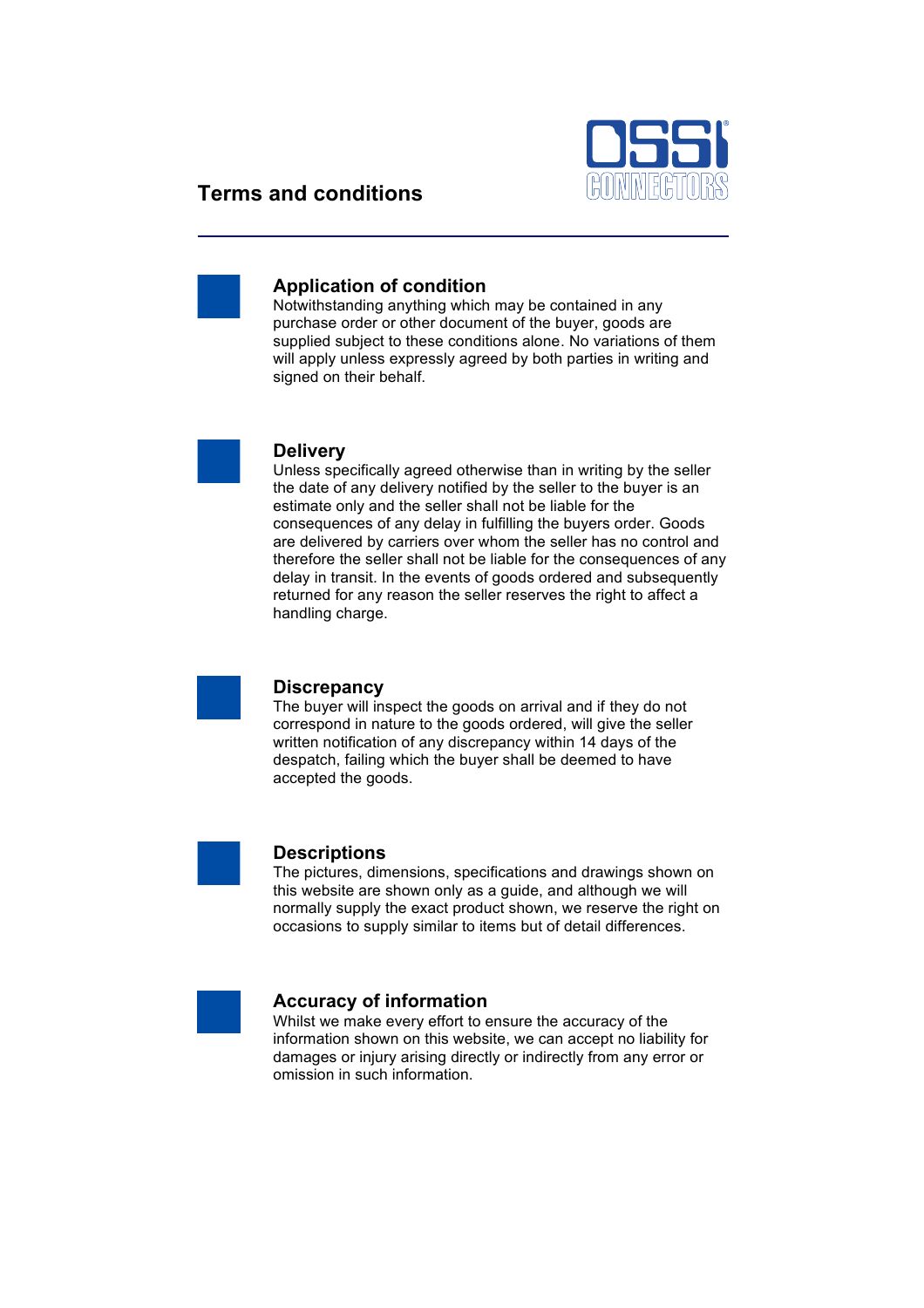

## **Price**

The seller reserves the right to vary any price advertised in the sellers catalogue, website or elsewhere as occasion demands, and the goods are supplied at the price prevailing as at the data of acceptance by the seller of any order placed by the buyer. All prices are exclusive VAT except where expressly stated otherwise.



#### **Payment**

Payment for the goods is due without any deduction either with the order if the buyer does not have a credit account, or within 30 days of the date of the invoice if the buyer does have a credit account. If payment of price or any part of it is not made by the due date the seller shall be entitled to charge interest on overdue accounts at the rate of 4 % above the HSBC bank base rate per month and any further deliveries will suspended until account is paid in full together with any interest.



## **Specification**

Goods described in the sellers catalogue and website are subjected to a continuing process of technical change and development and the seller therefore reserves the right to alter specifications without notice any time before delivery. All descriptions, illustrations, specifications and dimensions are approximate and are only intended to present general guidelines as to the goods therein. It is therefore agreed by the buyer that the goods supplied may not comply in all respects with description in the sellers documentation. If a sample of the goods has been exhibited to and inspected by the buyer the contract shall not constitute a sale by sample.



#### **Loss or damage in transit**

The seller will replace goods which fail to arrive or arrive in damaged condition. However, in order to comply with the terms and the conditions the sellers own insurance policy, notification of loss or damage to the goods must be made to the seller in writing , within 14 days of the date of despatch, failing which no claim in respect of such loss or damage will entertained by the seller.